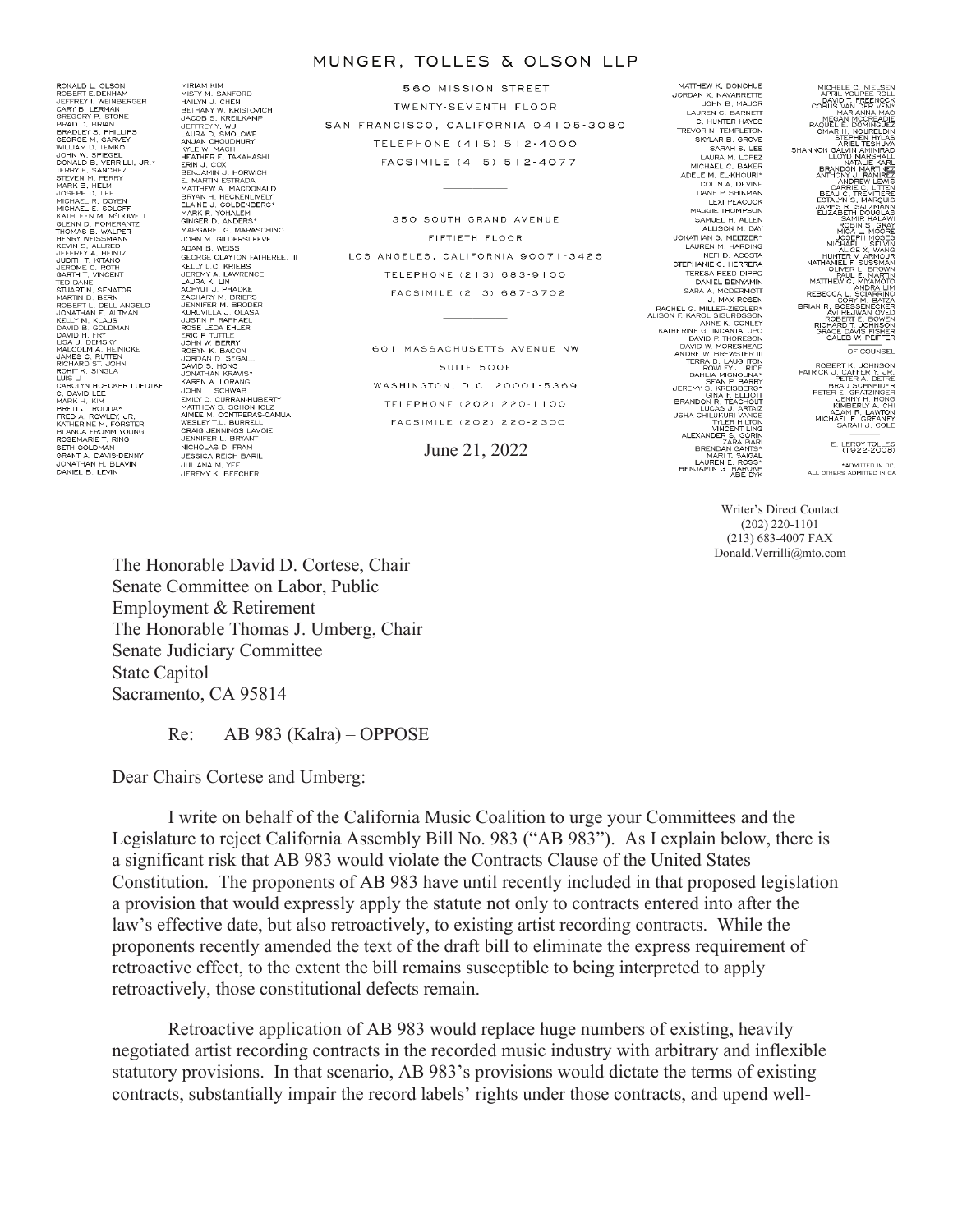established legal norms. The proponents of AB 983 have not identified, as they must to justify such retroactive effects, any permissible justification for these unprecedented results. AB 983's retroactive application would thus be unconstitutional. Given this significant constitutional infirmity, I urge the Committees to reject this proposed legislation.

# **I. INTRODUCTION**

The Contracts Clause of the United States Constitution provides that "[n]o State shall ... pass any … Law impairing the Obligation of Contracts." U.S. Const. art. I, § 10, cl. 1. It thus "restricts the power of States to disrupt contractual arrangements." *Sveen v. Melin*, 138 S. Ct. 1815, 1821 (2018).<sup>1</sup> "This prohibition is not absolute, but it imposes substantial limits on laws that would undermine existing contractual rights." *Elliott v. Bd. of Sch. Trustees of Madison Consol. Sch.*, 876 F.3d 926, 928 (7th Cir. 2017).

The Supreme Court has adopted a two-step test for determining whether a state law violates the Contracts Clause. *Sveen*, 138 S. Ct. at 1821. The Court first considers the "threshold issue" of "whether the state law has 'operated as a substantial impairment of a contractual relationship.'" *Id.* at 1821–22 (quoting *Allied Structural Steel Co. v. Spannaus*, 438 U.S. 234, 244 (1978)). Whether an impairment is substantial depends on "the extent to which the law undermines the contractual bargain, interferes with a party's reasonable expectations, and prevents the party from safeguarding or reinstating his rights." *Id.* at 1822; *see also Spannaus*, 438 U.S. at 247 (a statute substantially interfered with existing contractual rights because it "nullifie[d] express terms of the company's contractual obligations and impose[d] a completely unexpected liability in potentially disabling amounts"). A substantial impairment is clear where, as here, the state law would "force[]" an affected party "to make all the retroactive changes in its contractual obligations at one time." *Spannaus*, 438 U.S. at 247.

If the state law substantially impairs an existing contractual relationship, the Court next examines whether the law "is drawn in an 'appropriate' and 'reasonable' way to advance 'a significant and legitimate public purpose.'" *Sveen*, 138 S. Ct. at 1822 (quoting *Energy Reserves Grp., Inc. v. Kan. Power & Light Co.*, 459 U.S. 400, 411–12 (1983)). "The State bears the burden of proof in showing a significant and legitimate public purpose underlying the Act." *Ass'n of Equip. Manufacturers v. Burgum*, 932 F.3d 727, 730 (8th Cir. 2019) (quoting *Equip. Mfrs. Inst. v. Janklow*, 300 F.3d 842, 859 (8th Cir. 2002)); *see Energy Reserves Grp.*, 459 U.S. at

<sup>&</sup>lt;sup>1</sup> The California Constitution similarly provides that a "law impairing the obligation of contracts may not be passed." Cal. Const., art. I, § 9. The California Supreme Court uses the federal Contracts Clause analysis for determining whether a statute violates this parallel provision. *See, e.g.*, *Alameda Cnty. Deputy Sheriff's Ass'n v. Alameda Cnty. Employees' Ret. Ass'n*, 9 Cal. 5th 1032, 1074–75 (2020) (applying the federal doctrine to determine whether the California contract clause was violated).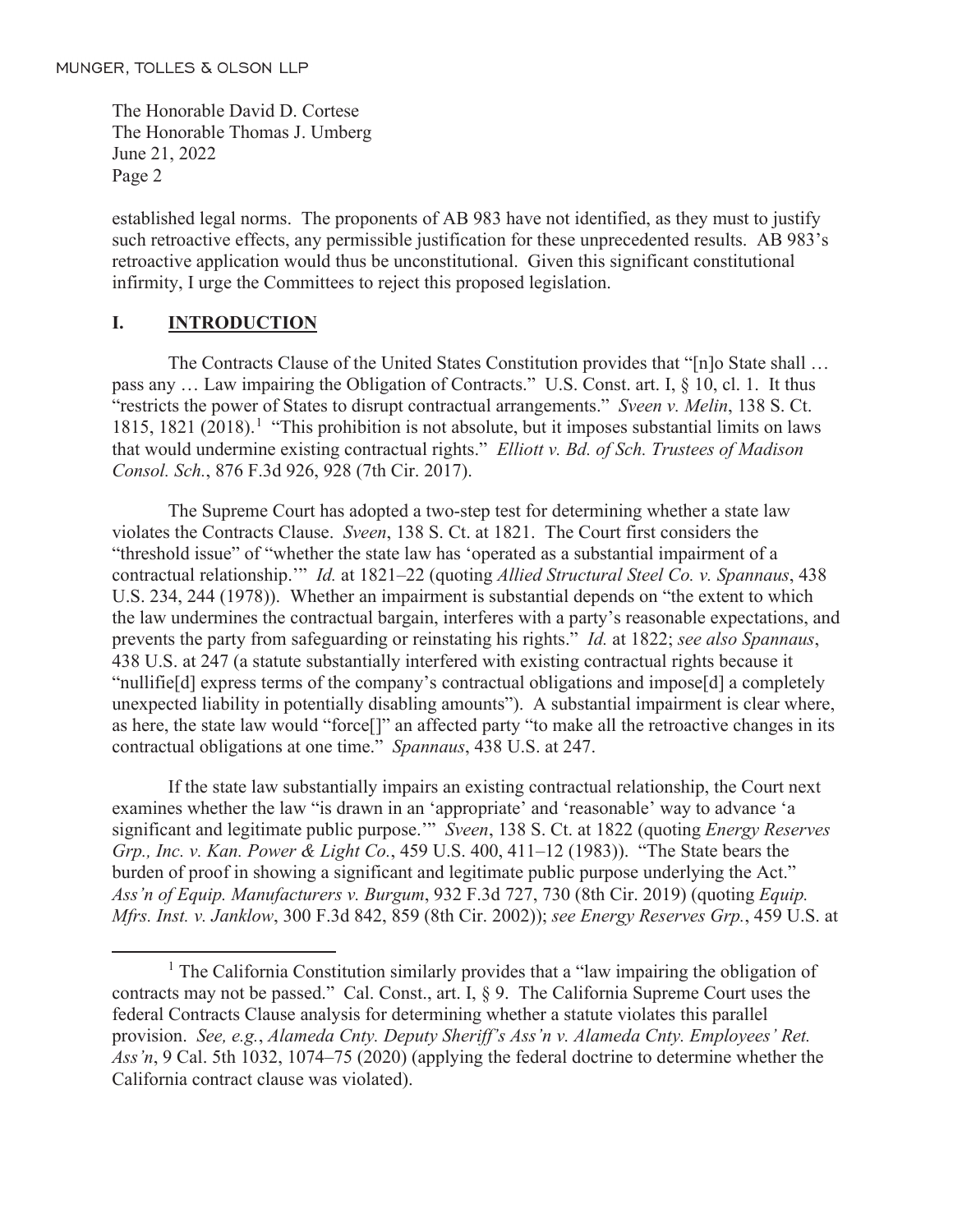411–12. "The requirement of a legitimate public purpose guarantees that the State is exercising its police power, rather than providing a benefit to special interests." *Energy Reserves Grp.*, 459 U.S. at 412; *see also Burgum*, 932 F.3d at 730 ("[S]pecial-interest legislation unsupported by a significant and legitimate public purpose" violated the Contracts Clause). The Supreme Court has recognized as legitimate such purposes as "protect[ing] consumers from the escalation of natural gas prices caused by deregulation," *Energy Reserves Grp.*, 459 U.S. at 417, and "[m]ass transportation, energy conservation, and environmental protection." *United States Trust Co. of New York v. New Jersey*, 431 U.S. 1, 28 (1977).

If a state law that substantially impairs existing contract rights lacks a constitutionally permissible public purpose, that law necessarily violates the Contracts Clause. *Energy Reserves Grp.*, 459 U.S. at 412; *see Spannaus*, 438 U.S. at 247 (a state law violated the Contracts Clause where it was not "necessary to meet an important general social problem"). As is particularly relevant here, the Supreme Court for nearly a century has made clear and "reaffirmed that the Contract Clause prohibits special-interest redistributive laws, even if the legislation might have a conceivable or incidental public purpose." *Burgum*, 932 F.3d at 730; *see also Spannaus*, 438 U.S. at 248–49 (a state law violated the Contracts Clause where it could "hardly be characterized … as one enacted to protect a broad societal interest rather than a narrow class").

## **II. IF APPLIED RETROACTIVELY, AB 983 WOULD VIOLATE THE CONTRACTS CLAUSE OF THE UNITED STATES CONSTITUTION**

While the proponents of AB 983 recently amended the bill to eliminate its express retroactivity clause, *see* AB 983 at p. 4, the bill remains susceptible to continued arguments for unconstitutional retroactive application. The surviving language of the bill states that "[a]ny provision in a contract that would deprive an employee or music talent of the protections of this section shall be void." *Id.* This language arguably could be read to suggest that AB 983 would apply to *all* personal services contracts within its terms—including existing recording contracts. But as explained below, applying AB 983 to such existing agreements would violate the Contracts Clause. AB 983 would constitute the kind of "special-interest legislation unsupported by a significant and legitimate public purpose" that violates the Contracts Clause. *Burgum*, 932 F.3d at 730.

## **A. AB 983's Retroactive Application Would Substantially Impair Record Labels' Existing Contractual Rights**

AB 983 contains at least two provisions that, if applied retroactively, would substantially impair record labels' contractual relationships with recording artists.

## 1. Eliminating Record Labels' Ability to Seek Damages for Breach

First, applying AB 983 retroactively would substantially impair record labels' existing contractual rights by eliminating their right to recover damages when a recording artist breaches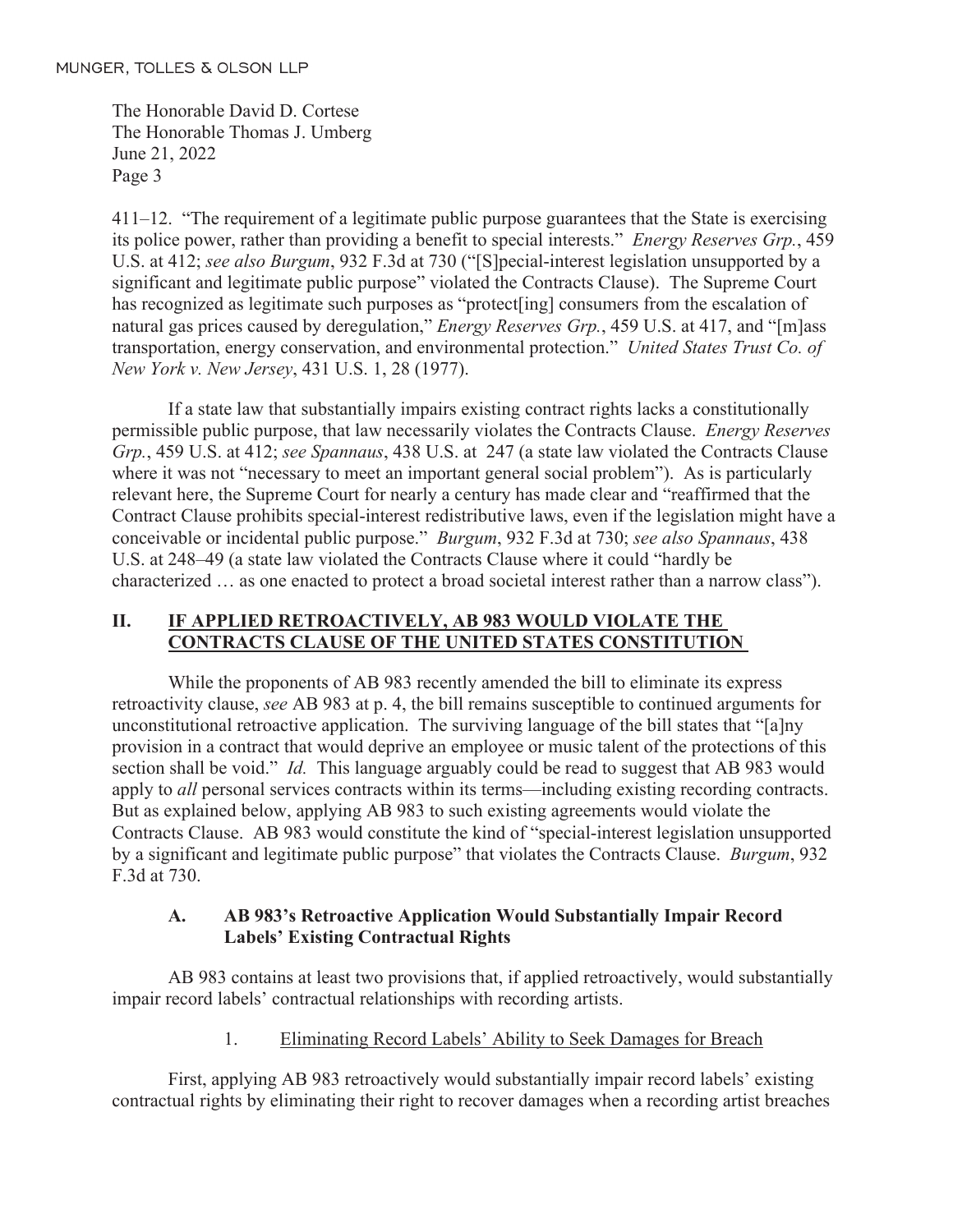a contract by failing to produce and deliver recordings they agreed to make. *See* A.B. 983 at pp. 1–3. At the same time, this provision would leave recording artists' right to damages untouched. *Id.* 

It is a foundational principle of contract law that "[e]very breach of contract gives the injured party a right to damages against the party in breach." Restatement (Second) of Contracts § 346, cmt. a (1981); *see* 3 Samuel Williston, *The Law of Contracts* § 1338, at 2392 (1920) ("[T]he general purpose of the law is, and should be, to give compensation[]—that is, to put the plaintiff in as good a position as he would have been in had the defendant kept his contract."). AB 983 disregards this principle in favor of an indiscriminate rule that would effectively prohibit record labels from being made whole when a recording artist breaches a contract. And this rule is mandatory: AB 983 explicitly provides that any contrary contract "shall be void." AB 983 at p. 4.

Such retroactive elimination of record labels' existing rights to seek damages for contractual breaches would stand in stark contrast to state laws that the Supreme Court has held do not substantially impair existing contractual rights. For example, in *Sveen*, the Supreme Court held that a state law providing that dissolution of a marriage would revoke any designation of an individual's former spouse as the beneficiary of a life insurance policy did not substantially impair preexisting contract rights because (1) it was "designed to reflect a policyholder's intent" and thus "to support, rather than impair, the contractual scheme'; (2) it did "no more than a divorce court could always have done," so it was "unlikely to disturb any policyholder's expectations"; and (3) it supplied "a mere default rule, which [a] policyholder c[ould] undo in a moment." 138 S. Ct. at 1821–22. Here, in contrast, applying AB 983's damages provision to existing contracts would disregard the contracting parties' intent; upend their well-settled expectations; and supply a rigid default rule that the parties would be forbidden to alter. *See* AB 983 at pp. 3–4. It would thus substantially impair record labels' existing contractual relationships. *See Spannaus*, 438 U.S. at 247.

Applying AB 983's damages provision retroactively would wreak havoc on record labels' ability to safeguard their existing contractual rights. *See Sveen*, 138 S. Ct. at 1822 (a law substantially impairs a contractual relationship when it "prevents the party from safeguarding ... his rights"). In the event of an artist's breach of the fundamental requirement to make and deliver recordings, a record label would have no way to recover for the expenses it has incurred investing in the artist's career. These expenses, which often are significant, include expenditures for, among other items, artist development, recording costs, and marketing and promotional efforts. Nor could the record label recover lost profits that the label would be able to prove that arise from undelivered albums the artist agreed to provide in exchange for the record label's investment. AB 983 would thus vastly diminish record labels' ability to effectuate their rights under existing recording contracts.

Applying AB 983's damages provision to existing contracts also would undermine the record labels' reasonable contractual expectations. *See Sveen*, 138 S. Ct. at 1822. "The Supreme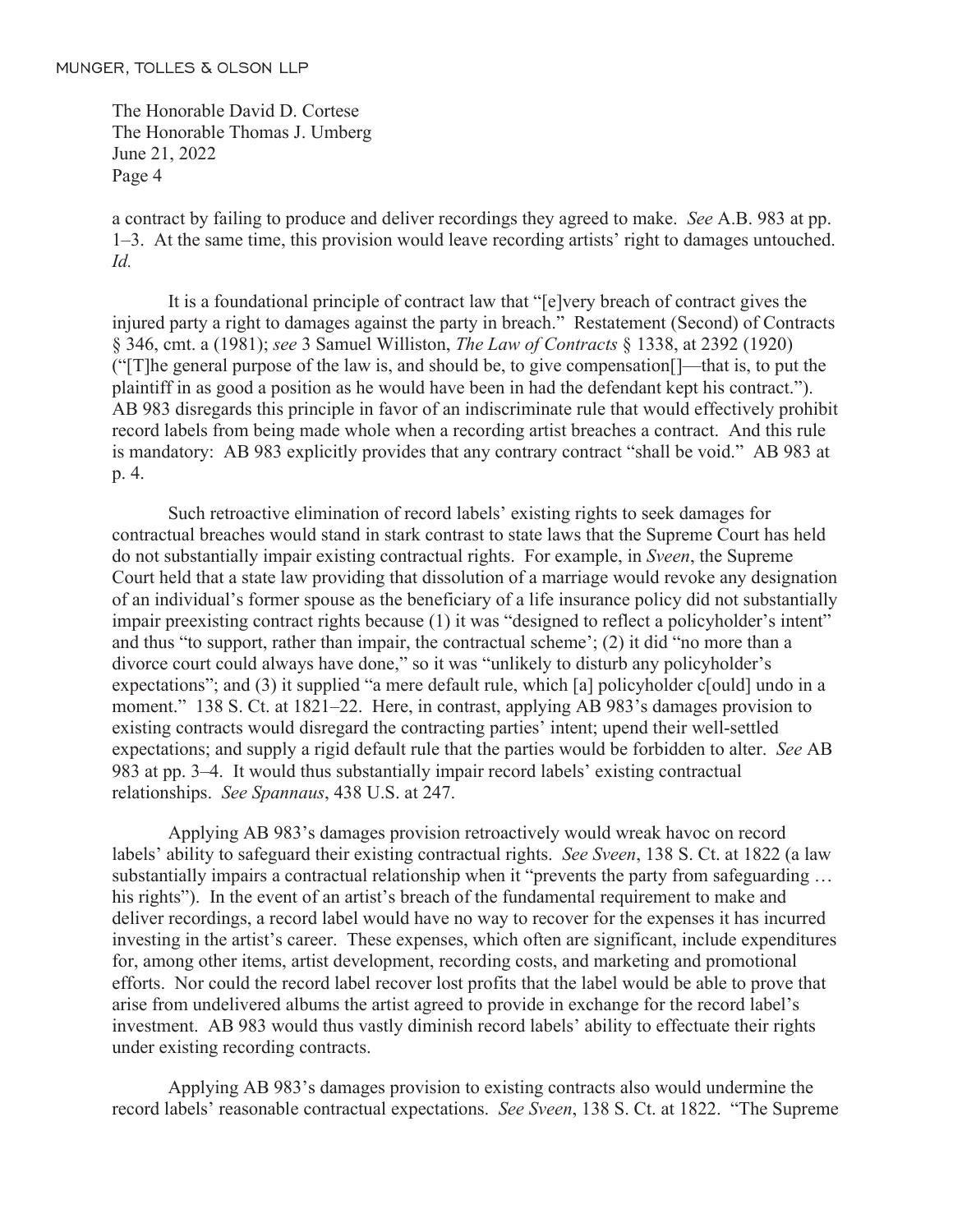Court's decisions under the Contract Clause show that reliance interests are key" to assessing whether a state law substantially impairs existing contractual rights. *Elliott*, 876 F.3d at 934–35 (a state law that "substantially disrupted tenured teachers' expectations about job security" substantially interfered with the teachers' contractual rights). For example, in *Spannaus*, the Supreme Court held that a state law imposing different terms on existing collective bargaining agreements regarding pensions undermined existing contractual rights where the plaintiff "had no reason to anticipate that its employees' pension rights could become vested except in accordance with the terms of the plan" and "relied heavily, and reasonably, on this legitimate contractual expectation" in organizing its affairs. *Spannaus*, 438 U.S. at 245–46. Likewise, in *Burgum*, the Court of Appeals held that a law that required covered parties "to take certain actions, notwithstanding the terms of any contract," violated the Contracts Clause because it "render[ed] unenforceable obligations that that [the covered parties] previously accepted as part of freely negotiated contracts." *Burgum*, 932 F.3d at 730–31.

These and other cases would require the invalidation of AB 983 as applied to existing recording contracts. The record labels entered into their existing recording contracts with the expectation that, in the event of a breach, the labels would be able to seek and recover damages. The labels relied on those rights under existing law when they decided to make significant investments in the artists with whom they contracted. Retroactively limiting record labels' ability to recover damages in the event of a breach would thus interfere with their reasonable expectations and "undermine[] the contractual bargain" that they reached in reliance on the existing statutory scheme. *Sveen*, 138 S. Ct. at 1822.

AB 983's language requiring a breaching artist to return contractual advances for undelivered recordings would not ameliorate the harm retroactive application of its damages provision would create. AB 983 provides that a breaching artist need only repay advances "that are directly and solely related" to undelivered albums. AB 983 at p. 3*.* That limited partial repayment is not a meaningful substitute or replacement for a record labels' existing statutory ability to seek damages caused by failure to deliver recordings, which could include recovery of investments far beyond cash advances as well as lost profits.

In short, retroactive application of AB 983 would permit a recording artist to sign a recording contract, enjoy the benefits of the record label's investment in their careers, and then refuse to perform until the contractual seven-year period expires—leaving the record label with no meaningful remedy for the albums it was promised in exchange for its investment but did not receive. In so doing, AB 983 would "nullif[y] express terms of the [labels'] contractual obligations and impose[] a completely unexpected liability in potentially disabling amounts." *See Spannaus*, 438 U.S. at 245. It would thus substantially impair record labels' contractual rights within the meaning of the Contracts Clause. *See id.*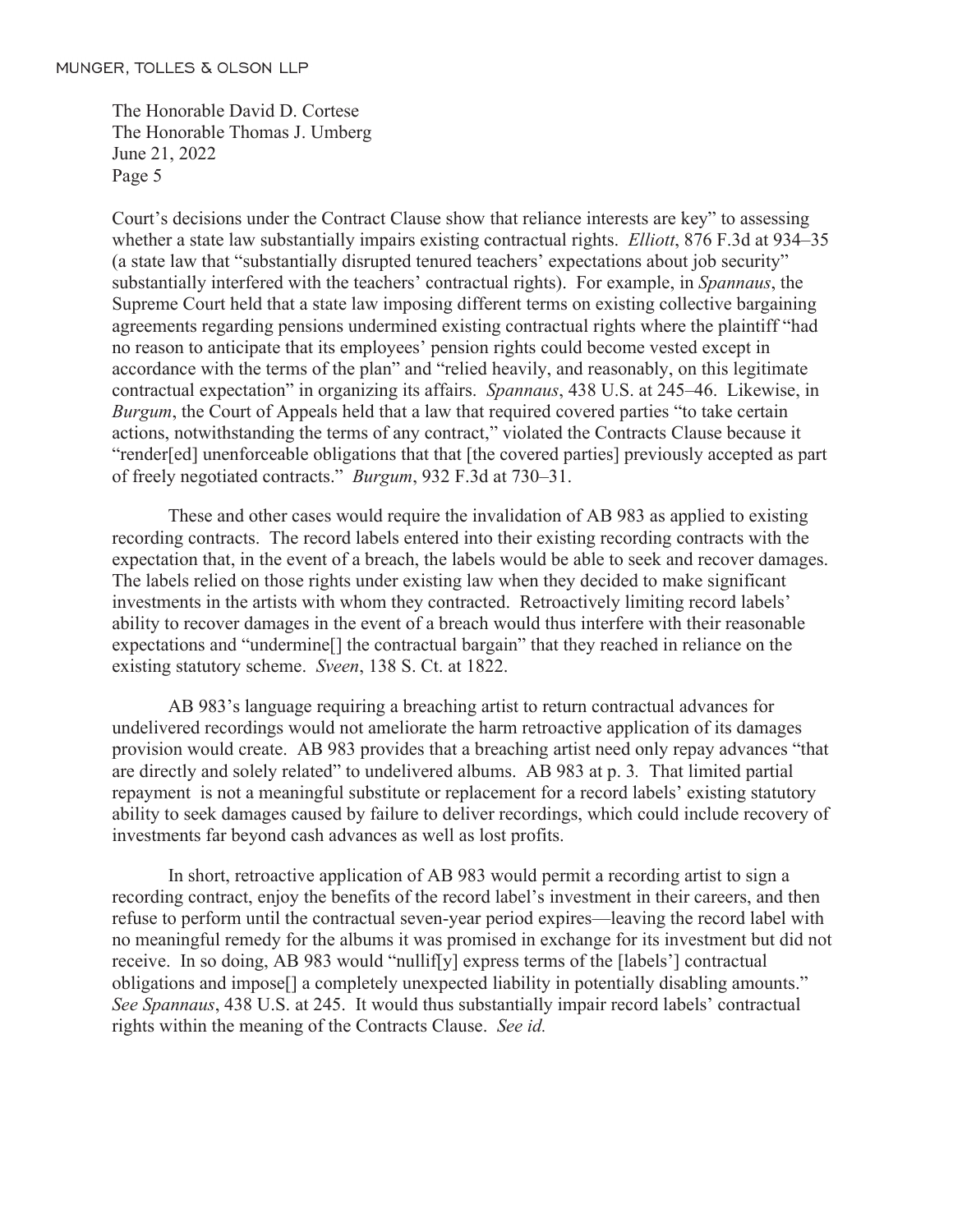#### 2. Requiring Subsequent Album Options to be Exercised Within 12 Months

If applied retroactively, AB 983 also would severely impair record labels' existing contractual rights by requiring a label to exercise a contractual option for additional albums in a multi-record deal within twelve months of an album's commercial release. *See* AB 983 at p. 3 ("A contract for the exclusive personal services of a music talent shall not contain a term that includes option periods that extend more than 12 months after the initial commercial release of the applicable music product.")

In contrast to the extensively negotiated option periods that exist under the current statutory regime, a universal 12-month option period would artificially hamstring record labels' ability to evaluate an artist's commercial performance before deciding whether to make the additional investments required to exercise an option for additional albums. This arbitrary and non-waivable time limit was not in place when the parties entered into their contracts. Yet, if given retroactive application, it would override any provisions to the contrary in existing agreements. *See id.* at p. 4. Thus, like the damages provision, AB 983's arbitrary 12-month option period would "interfere[] with [record labels'] reasonable expectations and "undermine[] the contractual bargain" to which the record labels already agreed. *See Sveen*, 138 S. Ct. at 1822. In so doing, it would substantially impair record labels' existing contractual rights in violation of the Contracts Clause.

#### **B. AB 983 Is Not Appropriately and Reasonably Tailored to Serve Any Purpose, Much Less a Constitutionally Permissible Public Purpose**

Because AB 983's retroactive application would substantially impair record labels' existing contractual rights, to pass muster under the Contracts Clause, the statute would have to be "drawn in an 'appropriate' and 'reasonable' way to advance 'a significant and legitimate public purpose.'" *Sveen*, 138 S. Ct. at 1822 (quoting *Energy Reserves Grp.*, 459 U.S. at 411– 12). Yet neither the text of AB 983 nor the bill's supporters have identified *any* public purpose for the bill—much less a constitutionally permissible one. *See* AB 983.

What is more, the bill appears to target a small subset of the population: recording artists who wish to terminate their existing recording contracts. This limited focus further demonstrates that applying the bill to such existing contracts would be unconstitutional. AB 983 "can hardly be characterized … as [a bill] enacted to protect a broad societal interest rather than a narrow class." *Spannaus*, 438 U.S. at 248–49. Rather, like the unconstitutional law in *Spannaus*, AB 983 "was not even *purportedly* enacted to deal with a broad, generalized economic or social problem." *Id.* at 250 (emphasis added). Without such a public purpose to justify the bill's extreme effects, applying AB 983 to existing agreements would violate the Contracts Clause.

\* \* \*